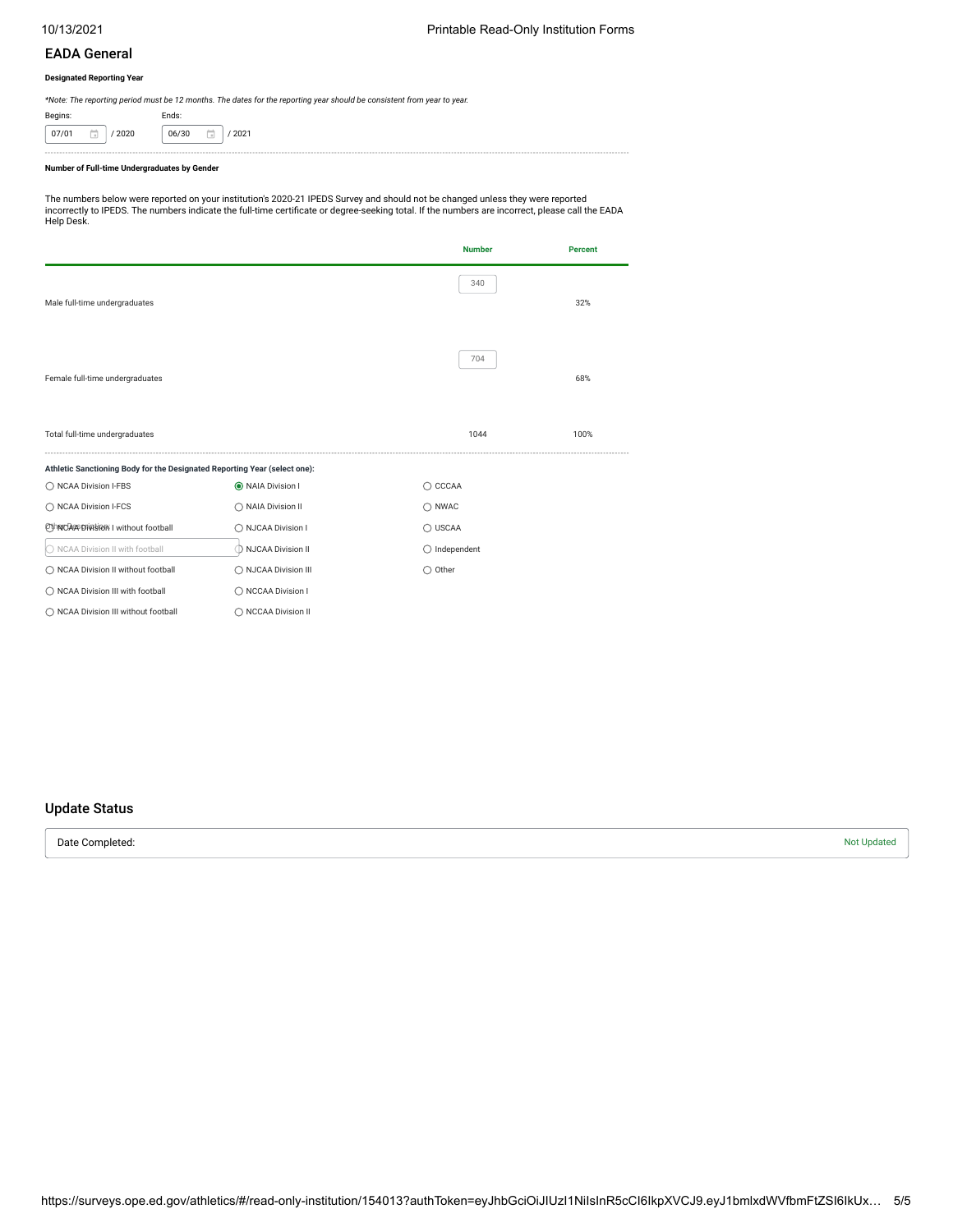# 2021 EADA Survey

Institution: (154013) User ID: E1540131

### Screening Questions

Please answer these questions carefully as your responses will determine which subsequent data entry screens are appropriate for your institution.

| 1. How will you report Operating (Game-day) Expenses? |  |
|-------------------------------------------------------|--|
|-------------------------------------------------------|--|

| ◉ | By Team | Per Participant |
|---|---------|-----------------|

### **2. Select the type of varsity sports teams at your institution.**

- $\overline{\mathbb{R}^2}$ Men's Teams  $\overline{\mathbb{M}}$ Women's Teams
- $\Box$ Coed Teams

#### **3. Do any of your teams have assistant coaches?**



If you save the data on this screen, then return to the screen to make changes, note the following:

1) If you select an additional type of team remember to include associated data for that type of team on subsequent screens;<br>2) If you delete a type of team but have already entered associated data on other screens, all as

However, because the survey system has to recalculate the totals, you must re-save every screen.

## Sports Selection - Men's and Women's Teams

Select the varsity sports teams at your institution.

| <b>Sport</b>                                    | Men's               | <b>Women's</b>           | <b>Sport</b>                                         | Men's                    | <b>Women's</b>           |
|-------------------------------------------------|---------------------|--------------------------|------------------------------------------------------|--------------------------|--------------------------|
| Archery                                         | $\Box$              | $\Box$                   | Badminton                                            | $\Box$                   | $\Box$                   |
| Baseball                                        | $\overline{\smile}$ |                          | Basketball                                           | $\overline{\mathcal{L}}$ | $\overline{\phantom{a}}$ |
| Beach Volleyball                                | $\Box$              | $\Box$                   | Bowling                                              | $\overline{\mathcal{L}}$ | $\overline{\mathbb{Z}}$  |
| Cross Country                                   | $\overline{\smile}$ | $\overline{\mathcal{L}}$ | Diving                                               | $\Box$                   | $\Box$                   |
| Equestrian                                      | $\Box$              | $\Box$                   | Fencing                                              | $\Box$                   | $\Box$                   |
| Field Hockey                                    |                     | $\Box$                   | Football                                             | $\Box$                   |                          |
| Golf                                            | $\overline{\smile}$ | $\overline{\mathcal{L}}$ | Gymnastics                                           | $\Box$                   | $\Box$                   |
| Ice Hockey                                      | $\Box$              | $\Box$                   | Lacrosse                                             | $\Box$                   | $\Box$                   |
| Rifle                                           | $\Box$              | $\Box$                   | Rodeo                                                | $\Box$                   | $\Box$                   |
| Rowing                                          | $\Box$              | $\Box$                   | Sailing                                              | $\Box$                   | $\Box$                   |
| Skiing                                          | $\Box$              | $\Box$                   | Soccer                                               | $\overline{\mathcal{L}}$ | $\overline{\phantom{a}}$ |
| Softball                                        |                     | $\overline{\mathcal{L}}$ | Squash                                               | $\Box$                   | $\Box$                   |
| Swimming                                        | $\Box$              | $\Box$                   | Swimming and Diving (combined)                       | $\Box$                   | $\Box$                   |
| Synchronized Swimming                           |                     | $\Box$                   | <b>Table Tennis</b>                                  | $\Box$                   | $\Box$                   |
| Team Handball                                   | $\Box$              | $\Box$                   | Tennis                                               | $\Box$                   | $\Box$                   |
| Track and Field (Indoor)                        | $\overline{\smile}$ | $\overline{\mathscr{L}}$ | Track and Field (Outdoor)                            | $\overline{\phantom{a}}$ | $\overline{\mathbb{Z}}$  |
| Track and Field and Cross Country<br>(combined) | $\Box$              | $\Box$                   | Volleyball                                           | $\overline{\mathbb{Z}}$  | $\overline{\mathbb{Z}}$  |
| Water Polo                                      | $\Box$              | $\Box$                   | Weight Lifting                                       | $\Box$                   | $\Box$                   |
| Wrestling                                       | $\Box$              | $\Box$                   | Other Sports (Specify sports in the<br>caveat box.)* | $\Box$                   | $\overline{\phantom{a}}$ |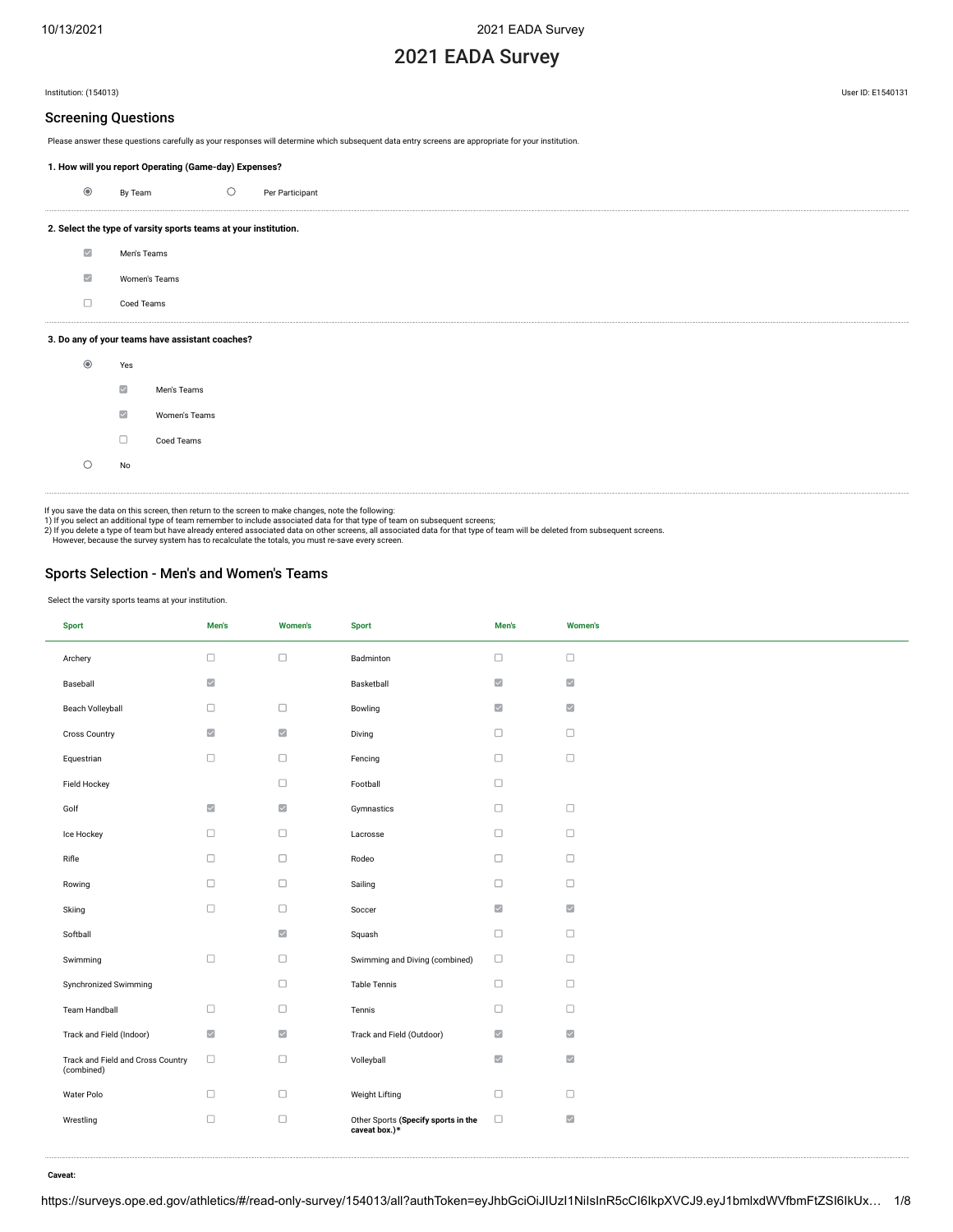#### 10/13/2021 2021 EADA Survey

The caveat on this screen is for internal use and does not appear on the EADA Dissemination Website (public site). If you want information to appear on the public site, enter it on the Athletic Participation screen.

Competitive Cheer- Varsity Team & Competitive Dance- Varsity Team

**\*** If you indicated in the caveat box that your other sports are Dancing and/or Cheerleading, please specify in the caveat box that these are competitive varsity teams (i.e., not pep squads).

If you save the data on this screen, then return to the screen to make changes, note the following:

1) If you select an additional team remember to include associated data for that sport on subsequent screens;<br>2) If you delete a sport but have already entered associated data on other screens, all associated data for that the survey system has to recalculate the totals, you must re-save every screen.

#### Athletics Participation - Men's and Women's Teams

Enter the number of participants as of the day of the first scheduled contest.

| <b>Varsity Teams</b>                                                                                                                                                | <b>Men's Teams</b> | <b>Women's Teams</b> |
|---------------------------------------------------------------------------------------------------------------------------------------------------------------------|--------------------|----------------------|
| Baseball                                                                                                                                                            | 73                 |                      |
| Basketball                                                                                                                                                          | 33                 | 26                   |
| Bowling                                                                                                                                                             | 23                 | 26                   |
| Cross Country                                                                                                                                                       | $18\,$             | 24                   |
| Golf                                                                                                                                                                | $16\,$             | 11                   |
| Soccer                                                                                                                                                              | 48                 | 26                   |
| Softball                                                                                                                                                            |                    | 40                   |
| Track and Field (Indoor)                                                                                                                                            | 42                 | 38                   |
| Track and Field (Outdoor)                                                                                                                                           | 43                 | 40                   |
| Volleyball                                                                                                                                                          | $22\,$             | 24                   |
| Other Sports                                                                                                                                                        |                    | $33\,$               |
| <b>Total Participants Men's and Women's Teams</b>                                                                                                                   | 318                | 288                  |
| Unduplicated Count of Participants<br>(This is a head count. If an individual participates on more than one team, count that individual<br>only once on this line.) | 255                | 233                  |

CAVEAT

(For each men's or women's team that includes opposite sex participants, specify the number of male and the number of female students on that team in this caveat box. This does not apply for coed teams. Additionally, provide any other clarifying information here.)

If you save the data on this screen, then return to the screen to make changes, please note you must re-save every screen because the survey system has to recalculate the totals.

## Head Coaches - Men's Teams

For each men's team, indicate whether the head coach is male or female, was assigned to the team on a full-time or part-time basis, and whether the coach was employed by the<br>institution on a full-time basis or on a part-ti

|                      | <b>Male Head Coaches</b>       |                                                              |                                      |                                                             |                                |                                                                     |                                             |                                                             |                                                                                                                                                |  |
|----------------------|--------------------------------|--------------------------------------------------------------|--------------------------------------|-------------------------------------------------------------|--------------------------------|---------------------------------------------------------------------|---------------------------------------------|-------------------------------------------------------------|------------------------------------------------------------------------------------------------------------------------------------------------|--|
| <b>Varsity Teams</b> | on a<br><b>Full-Time Basis</b> | Assigned to Team Assigned to Team<br>on a<br>Part-Time Basis | Full-Time<br>Institution<br>Employee | Part-Time<br>Institution<br><b>Employee or</b><br>Volunteer | on a<br><b>Full-Time Basis</b> | Assigned to Team Assigned to Team<br>on a<br><b>Part-Time Basis</b> | <b>Full-Time</b><br>Institution<br>Employee | Part-Time<br>Institution<br><b>Employee or</b><br>Volunteer | <b>Total Head</b><br>Coaches                                                                                                                   |  |
| Baseball             |                                | $\Omega$                                                     |                                      | 0                                                           | $\Omega$                       | $\Omega$                                                            | $\Omega$                                    |                                                             |                                                                                                                                                |  |
|                      |                                |                                                              |                                      |                                                             |                                |                                                                     |                                             |                                                             | https://surveys.ope.ed.gov/athletics/#/read-only-survey/154013/all?authToken=eyJhbGciOiJIUzI1NilsInR5cCl6lkpXVCJ9.eyJ1bmlxdWVfbmFtZSl6lkUx 2/8 |  |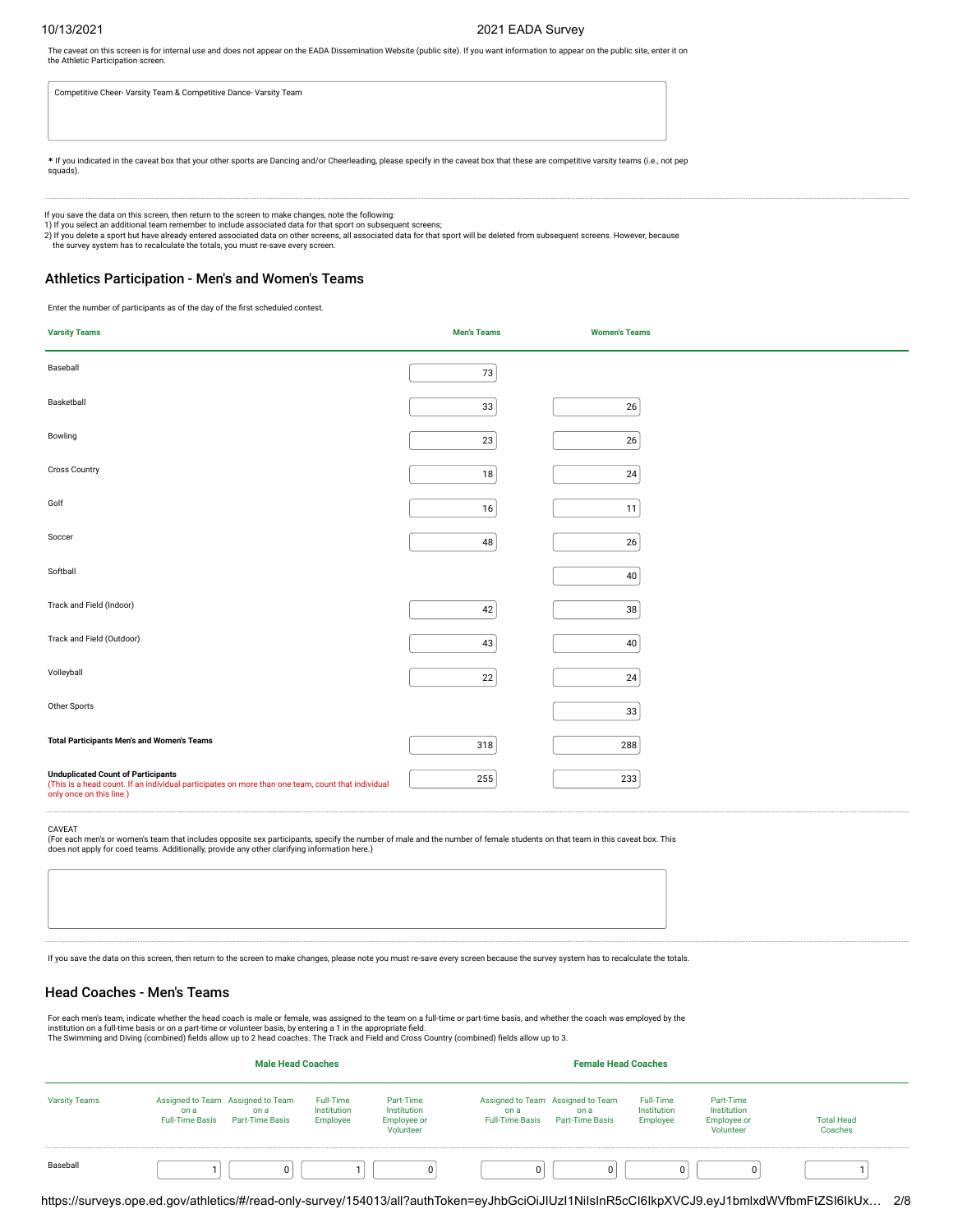10/13/2021 2021 EADA Survey

| Basketball                      | $\mathbf{1}$   | $\mathbf 0$    | 1              | $\overline{0}$ | 0              | 0           | 0 <sup>1</sup> | $\mathbf 0$ | $\mathbf{I}$ |
|---------------------------------|----------------|----------------|----------------|----------------|----------------|-------------|----------------|-------------|--------------|
| Bowling                         | $\pmb{0}$      |                | $\mathbf{1}$   | $\mathbf 0$    | $\pmb{0}$      | $\mathbf 0$ | 0 <sup>1</sup> | $\mathbf 0$ |              |
| <b>Cross Country</b>            | $\pmb{0}$      | <sub>1</sub>   | -1             | $\mathbf 0$    | $\pmb{0}$      | $\mathbf 0$ | 0              | $\pmb{0}$   |              |
| Golf                            | $\mathbf{1}$   | $\mathsf 0$    | $\overline{1}$ | $\overline{0}$ | $\mathbf 0$    | $\mathbf 0$ | 0              | $\pmb{0}$   | $\mathbf{1}$ |
| Soccer                          | $\mathbf 0$    |                | $\mathbf{1}$   | $\overline{0}$ | $\overline{0}$ | 0           | 0 <sup>1</sup> | $\mathbf 0$ | $\mathbf{1}$ |
| Track and Field (Indoor)        | $\pmb{0}$      |                | $\mathbf{1}$   | $\mathbf 0$    | $\pmb{0}$      | $\pmb{0}$   | 0              | 0           | $\mathbf{1}$ |
| Track and Field (Outdoor)       | $\pmb{0}$      |                | 1              | $\mathbf 0$    | $\pmb{0}$      | $\pmb{0}$   | 0              | 0           | $\mathbf{1}$ |
| Volleyball                      | $\overline{0}$ | 0              | $\mathbf 0$    | $\overline{0}$ | $\mathbf{1}$   | $\pmb{0}$   | $\mathbf{1}$   | $\mathbf 0$ | $\mathbf{1}$ |
| <b>Coaching Position Totals</b> | 3              | 5 <sup>5</sup> | 8 <sup>1</sup> | $\overline{0}$ | $\mathbf{1}$   | $\mathbf 0$ | $\mathbf{1}$   | $\mathbf 0$ | 9            |

CAVEAT

## Head Coaches - Women's Teams

For each women's team, indicate whether the head coach is male or female, was assigned to the team on a full-time or part-time basis, and whether the coach was employed by<br>the institution on a full-time basis or on a part-

|                                 |                                                                     | <b>Male Head Coaches</b>       |                                      |                                                             | <b>Female Head Coaches</b>     |                                                              |                                      |                                                             |                              |
|---------------------------------|---------------------------------------------------------------------|--------------------------------|--------------------------------------|-------------------------------------------------------------|--------------------------------|--------------------------------------------------------------|--------------------------------------|-------------------------------------------------------------|------------------------------|
| <b>Varsity Teams</b>            | Assigned to Team Assigned to Team<br>on a<br><b>Full-Time Basis</b> | on a<br><b>Part-Time Basis</b> | Full-Time<br>Institution<br>Employee | Part-Time<br>Institution<br><b>Employee or</b><br>Volunteer | on a<br><b>Full-Time Basis</b> | Assigned to Team Assigned to Team<br>on a<br>Part-Time Basis | Full-Time<br>Institution<br>Employee | Part-Time<br>Institution<br><b>Employee or</b><br>Volunteer | <b>Total Head</b><br>Coaches |
| Basketball                      | $\mathbf{1}$                                                        | $\mathbf 0$                    | $\mathbf{1}$                         | 0                                                           | $\mathbf 0$                    | $\overline{0}$                                               | 0                                    | 0                                                           | 1                            |
| Bowling                         | $\pmb{0}$                                                           | f                              | $\mathbf{1}$                         | $\mathbf 0$                                                 | $\mathbf 0$                    | $\mathbf 0$                                                  | 0                                    | $\pmb{0}$                                                   | $\mathbf{1}$                 |
| <b>Cross Country</b>            | $\pmb{0}$                                                           | $\overline{1}$                 | $\mathbf{1}$                         | $\mathbf 0$                                                 | $\mathbf 0$                    | $\mathbf 0$                                                  | $\mathbf 0$                          | $\mathbf 0$                                                 | $\mathbf{1}$                 |
| Golf                            | $\overline{0}$                                                      | 0                              | 0                                    | 0                                                           | $\mathbf{1}$                   | $\overline{0}$                                               | $\mathbf{1}$                         | 0                                                           | $\mathbf{1}$                 |
| Soccer                          | $\mathbf{1}$                                                        | $\mathbf{0}$                   | $\mathbf{1}$                         | $\mathbf 0$                                                 | $\mathbf 0$                    | $\mathbf 0$                                                  | $\mathbf 0$                          | $\pmb{0}$                                                   |                              |
| Softball                        | $\mathbf{1}$                                                        | $\mathbf 0$                    | $\mathbf{1}$                         | $\mathbf 0$                                                 | $\mathbf 0$                    | $\mathbf 0$                                                  | $\mathbf 0$                          | $\mathbf 0$                                                 | $\mathbf{1}$                 |
| Track and Field (Indoor)        | $\overline{0}$                                                      | 1                              | $\mathbf{1}$                         | 0                                                           | $\mathbf 0$                    | $\overline{0}$                                               | $\mathbf 0$                          | $\overline{0}$                                              | $\mathbf{1}$                 |
| Track and Field (Outdoor)       | $\pmb{0}$                                                           |                                | $\mathbf{1}$                         | $\mathbf 0$                                                 | $\mathbf 0$                    | $\mathbf 0$                                                  | $\pmb{0}$                            | $\mathbf 0$                                                 |                              |
| Volleyball                      | $\mathbf 0$                                                         | 0                              | 0                                    | $\mathbf 0$                                                 | $\mathbf{1}$                   | $\mathbf 0$                                                  | $\mathbf{1}$                         | $\mathsf 0$                                                 | $\mathbf{1}$                 |
| Other Sports                    | $\overline{0}$                                                      | $\overline{2}$                 | $\overline{c}$                       | 0                                                           | $\mathbf 0$                    | $\mathbf 0$                                                  | $\mathbf 0$                          | $\overline{0}$                                              | 2                            |
| <b>Coaching Position Totals</b> | 3                                                                   | 6                              | 9                                    | $\mathbf 0$                                                 | $\overline{2}$                 | $\mathbf 0$                                                  | $\overline{2}$                       | $\pmb{0}$                                                   | 11                           |

CAVEAT

## Head Coaches' Salaries - Men's and Women's Teams

Enter only salaries and bonuses that your institution pays head coaches as compensation for coaching. Do not include benefits on this screen.<br>Do not include volunteer coaches in calculating the average salary and the Full-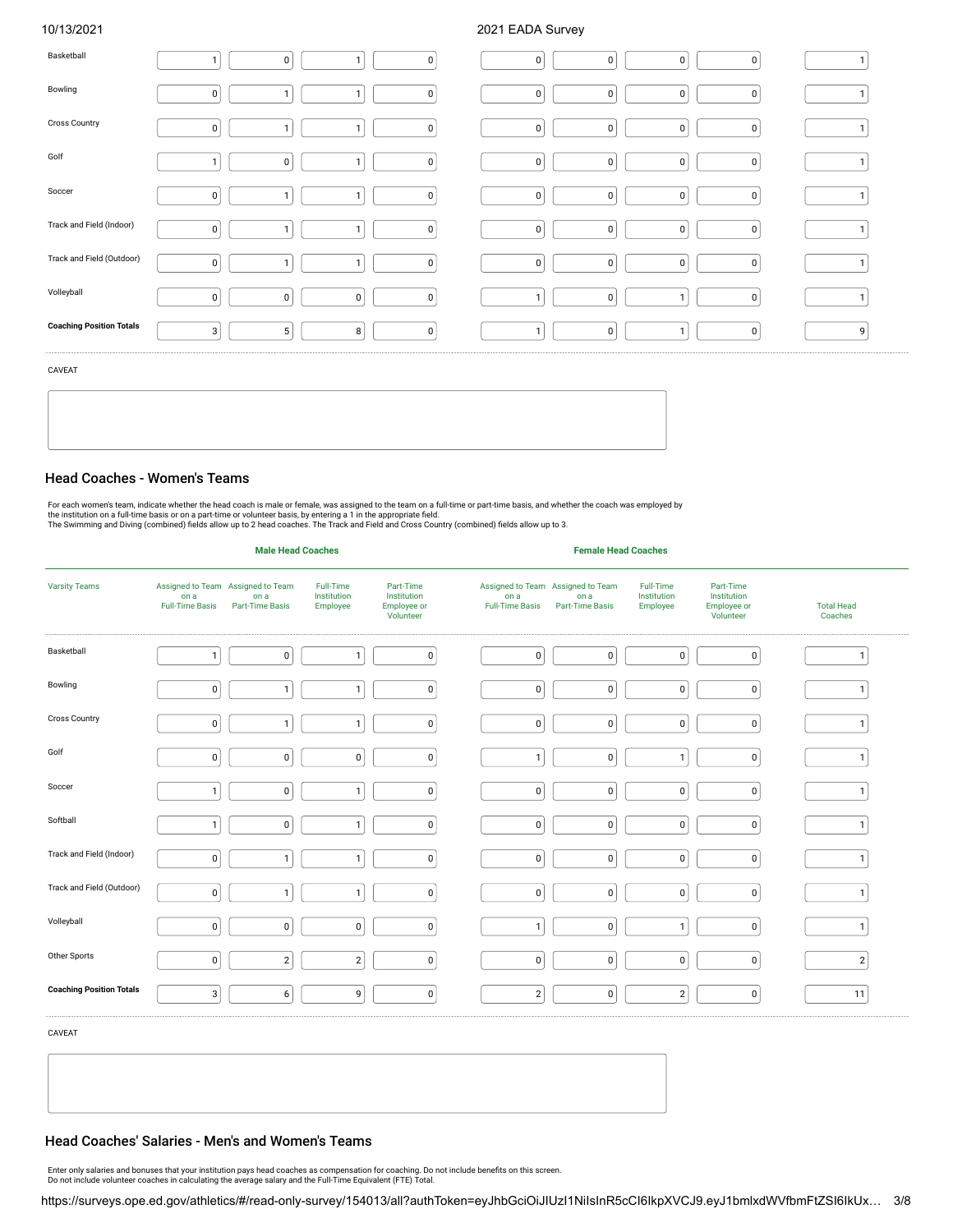For help calculating the FTE total click on the Instructions link on this screen.

## 10/13/2021 2021 EADA Survey

|                                                                                                                   | <b>Men's Teams</b> | <b>Women's Teams</b> |  |
|-------------------------------------------------------------------------------------------------------------------|--------------------|----------------------|--|
| Average Annual Institutional Salary per Head Coaching Position<br>(for coaching duties only)                      | 28,205             | 26,269               |  |
| Number of Head Coaching Positions Used to Calculate the Average                                                   | 9                  |                      |  |
| Number of Volunteer Head Coaching Positions<br>(Do not include these coaches in your salary or FTE calculations.) | 0                  |                      |  |
| Average Annual Institutional Salary per Full-time equivalent (FTE)                                                | 45,986             | 41,162               |  |
| Sum of Full-Time Equivalent (FTE) Positions Used to Calculate the Average                                         | 5.52               | 7.02                 |  |

CAVEAT

## Assistant Coaches - Men's Teams

For each men's team, indicate whether the assistant coach is male or female, was assigned to the team on a full-time or part-time basis, and whether the coach was employed by<br>the institution on a full-time basis or on a pa

|                                 |                                | <b>Male Assistant Coaches</b>                                |                                      |                                                      |                                | <b>Female Assistant Coaches</b>                              |                                      |                                                      |                                |
|---------------------------------|--------------------------------|--------------------------------------------------------------|--------------------------------------|------------------------------------------------------|--------------------------------|--------------------------------------------------------------|--------------------------------------|------------------------------------------------------|--------------------------------|
| <b>Varsity Teams</b>            | on a<br><b>Full-Time Basis</b> | Assigned to Team Assigned to Team<br>on a<br>Part-Time Basis | Full-Time<br>Institution<br>Employee | Part-Time<br>Institution<br>Employee or<br>Volunteer | on a<br><b>Full-Time Basis</b> | Assigned to Team Assigned to Team<br>on a<br>Part-Time Basis | Full-Time<br>Institution<br>Employee | Part-Time<br>Institution<br>Employee or<br>Volunteer | <b>Total Assistant Coaches</b> |
| Baseball                        | $\mathbf{1}$                   | 5 <sup>1</sup>                                               | $\sqrt{2}$                           | $\sqrt{4}$                                           | $\pmb{0}$                      | $\mathbf 0$                                                  | 0                                    | $\mathbf 0$                                          | $\boldsymbol{6}$               |
| Basketball                      | $\mathbf 0$                    | 3                                                            | $\pmb{0}$                            | 3                                                    | $\pmb{0}$                      | $\mathbf 0$                                                  | 0                                    | $\mathbf 0$                                          | 3                              |
| Bowling                         | $\pmb{0}$                      | $\overline{4}$                                               | $\pmb{0}$                            | $\overline{4}$                                       | $\pmb{0}$                      | 1                                                            | 0                                    | $\mathbf{1}$                                         | $\mathbf 5$                    |
| <b>Cross Country</b>            | $\mathbf 0$                    | $\overline{2}$                                               | $\mathbf{1}$                         | $\mathbf{1}$                                         | $\pmb{0}$                      | $\mathbf{1}$                                                 | 0                                    | $\mathbf{1}$                                         | 3                              |
| Golf                            | $\mathbf 0$                    | $\mathbf{1}$                                                 | $\pmb{0}$                            | $\mathbf{1}$                                         | $\pmb{0}$                      | 0                                                            | 0                                    | $\mathbf 0$                                          | $\mathbf{1}$                   |
| Soccer                          | 0                              | $\vert$ 4                                                    | $\pmb{0}$                            | $\overline{4}$                                       | $\pmb{0}$                      | $\mathbf 0$                                                  | $\mathsf 0$                          | $\mathbf 0$                                          | $\overline{4}$                 |
| Track and Field, Indoor         | $\pmb{0}$                      | $\overline{4}$                                               | $\mathbf{1}$                         | 3                                                    | $\pmb{0}$                      | $\mathbf{1}$                                                 | 0                                    | $\mathbf{1}$                                         | 5                              |
| Track and Field (Outdoor)       | $\mathbf 0$                    | 4                                                            | $\mathbf{1}$                         | 3                                                    | $\pmb{0}$                      | $\mathbf{1}$                                                 | 0                                    | $\mathbf{1}$                                         | $\mathbf 5$                    |
| Volleyball                      | $\mathbf 0$                    | $\overline{2}$                                               | $\pmb{0}$                            | $\overline{2}$                                       | $\mathbf 0$                    | $\mathbf 0$                                                  | 0                                    | $\pmb{0}$                                            | $\sqrt{2}$                     |
| <b>Coaching Position Totals</b> | $\mathbf{1}$                   | 29                                                           | $\sqrt{5}$                           | 25                                                   | $\pmb{0}$                      | 4                                                            | 0                                    | $\overline{4}$                                       | 34                             |
| CAVEAT                          |                                |                                                              |                                      |                                                      |                                |                                                              |                                      |                                                      |                                |
|                                 |                                |                                                              |                                      |                                                      |                                |                                                              |                                      |                                                      |                                |
|                                 |                                |                                                              |                                      |                                                      |                                |                                                              |                                      |                                                      |                                |

## Assistant Coaches - Women's Teams

For each women's team, indicate whether the assistant coach is male or female, was assigned to the team on a full-time or part-time basis, and whether the coach was employed by the institution on a full-time basis or<br>on a

|                      | <b>Male Assistant Coaches</b>  |                                                              |                                      |                                                             | <b>Female Assistant Coaches</b> |                                                                     |                                             |                                                             |                                |
|----------------------|--------------------------------|--------------------------------------------------------------|--------------------------------------|-------------------------------------------------------------|---------------------------------|---------------------------------------------------------------------|---------------------------------------------|-------------------------------------------------------------|--------------------------------|
| <b>Varsity Teams</b> | on a<br><b>Full-Time Basis</b> | Assigned to Team Assigned to Team<br>on a<br>Part-Time Basis | Full-Time<br>Institution<br>Employee | Part-Time<br>Institution<br><b>Employee or</b><br>Volunteer | on a<br><b>Full-Time Basis</b>  | Assigned to Team Assigned to Team<br>on a<br><b>Part-Time Basis</b> | <b>Full-Time</b><br>Institution<br>Employee | Part-Time<br>Institution<br><b>Employee or</b><br>Volunteer | <b>Total Assistant Coaches</b> |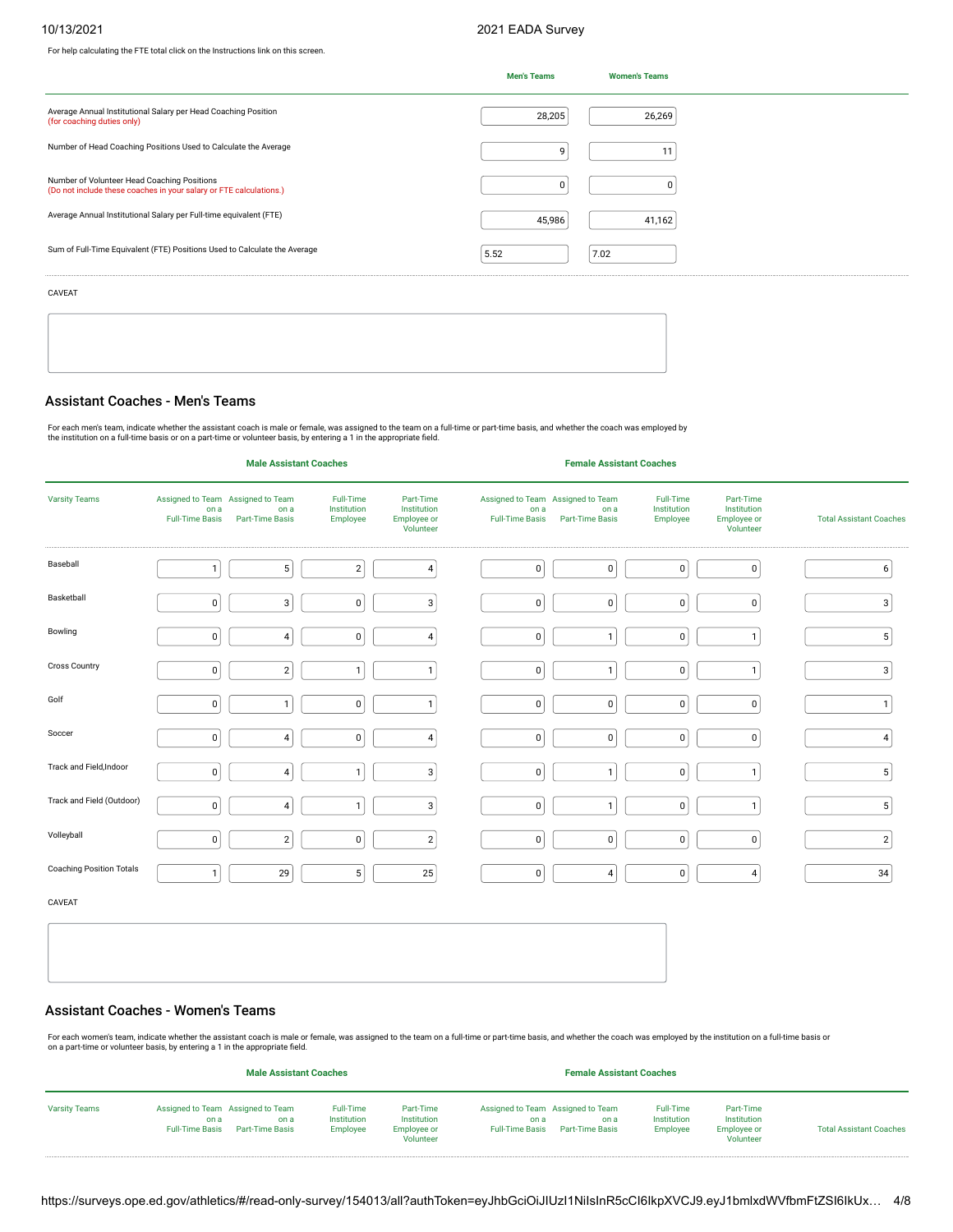## 10/13/2021 2021 EADA Survey

| Basketball                | $\overline{0}$ | 2              | $\mathbf{1}$   | $\mathbf{1}$   | $\overline{0}$ | $\overline{2}$ | 0            | 2              | $\vert$ 4      |
|---------------------------|----------------|----------------|----------------|----------------|----------------|----------------|--------------|----------------|----------------|
| Bowling                   | $\pmb{0}$      | $\vert$ 4      | 0              | $\vert$ 4      | $\overline{0}$ | $\overline{1}$ | 0            | $\mathbf{1}$   | 5 <sup>1</sup> |
| Cross Country             | $\mathbf{0}$   | 2              | $\mathbf{1}$   | $\mathbf{1}$   | $\overline{0}$ | $\mathbf{1}$   | 0            | $\mathbf{1}$   | $3\vert$       |
| Golf                      | $\pmb{0}$      | -1             | $\mathsf 0$    | $\mathbf{1}$   | $\overline{0}$ | $\pmb{0}$      | 0            | 0              | $\mathbf{1}$   |
| Soccer                    | $\overline{0}$ | -1             | 0              | $\mathbf{1}$   | $\overline{0}$ | $\mathbf{1}$   | 0            | $\mathbf{1}$   | $\mathbf{2}$   |
| Softball                  | $\pmb{0}$      | -1             | 0              | $\mathbf{1}$   | $\overline{0}$ | $\mathbf{1}$   | $\pmb{0}$    | $\mathbf{1}$   | $\mathbf{2}$   |
| Track and Field (Indoor)  | $\overline{0}$ | $\overline{4}$ | $\mathbf{1}$   | 3              | $\overline{0}$ | $\mathbf{1}$   | 0            | $\mathbf{1}$   | 5 <sub>5</sub> |
| Track and Field (Outdoor) | $\pmb{0}$      | 4              | $\mathbf{1}$   | $\mathbf{3}$   | $\overline{0}$ | $\mathbf{1}$   | 0            | $\mathbf{1}$   | $\sqrt{5}$     |
| Volleyball                | $\overline{0}$ | -1             | 0              | $\mathbf{1}$   | 0              | $\mathbf 0$    | $\mathsf 0$  | 0              | $\mathbf{1}$   |
| Other Sports              | $\pmb{0}$      | $\overline{0}$ | $\overline{0}$ | $\overline{0}$ | $\mathbf{1}$   | $\mathbf 0$    | $\mathbf{1}$ | 0              | $\mathbf{1}$   |
| Coaching Position Totals  | 0              | 20             | 4              | 16             | $\mathbf{1}$   | 8              | $\mathbf{1}$ | 8 <sup>1</sup> | 29             |
| <b>CAVEAT</b>             |                |                |                |                |                |                |              |                |                |

CAVEAT

#### Assistant Coaches' Salaries - Men's and Women's Teams

Enter only salaries and bonuses that your institution pays assistant coaches as compensation for coaching. Do not include benefits on this screen.<br>Do not include volunteer coaches in calculating the average salary and the

|                                                                                                                        | <b>Men's Teams</b> | <b>Women's Teams</b> |  |
|------------------------------------------------------------------------------------------------------------------------|--------------------|----------------------|--|
| Average Annual Institutional Salary per Assistant Coaching Position<br>(for coaching duties only)                      | 5,164              | 5,104                |  |
| Number of Assistant Coaching Positions Used to Calculate the Average                                                   | 24                 | 24                   |  |
| Number of Volunteer Assistant Coaching Positions<br>(Do not include these coaches in your salary or FTE calculations.) | 10                 |                      |  |
| Average Annual Institutional Salary per Full-time equivalent (FTE)                                                     | 20,251             | 19,789               |  |
| Sum of Full-Time Equivalent (FTE) Positions Used to Calculate the Average                                              | 6.12               | 6.19                 |  |

CAVEAT

|  | ,我们也不能会在这里,我们的人们就会在这里,我们的人们就会在这里,我们的人们就会在这里,我们的人们就会在这里,我们的人们就会在这里,我们的人们就会在这里,我们的 |  |
|--|----------------------------------------------------------------------------------|--|
|  |                                                                                  |  |
|  |                                                                                  |  |
|  |                                                                                  |  |
|  |                                                                                  |  |
|  |                                                                                  |  |
|  |                                                                                  |  |
|  |                                                                                  |  |
|  |                                                                                  |  |
|  |                                                                                  |  |
|  |                                                                                  |  |
|  |                                                                                  |  |
|  |                                                                                  |  |
|  |                                                                                  |  |
|  |                                                                                  |  |

## Athletically Related Student Aid - Men's and Women's Teams

Athletically related student aid is any scholarship, grant, or other form of financial assistance, offered by an institution, the terms of which require the recipient to participate in a<br>program of intercollegiate athletic

|                 | <b>Men's Teams</b> | <b>Women's Teams</b> | <b>Total</b> |  |
|-----------------|--------------------|----------------------|--------------|--|
| Amount of Aid   | 1,207,888          | 1,031,410            | 2,239,298    |  |
| Ratio (percent) | 54                 | 46                   | 100%         |  |

CAVEAT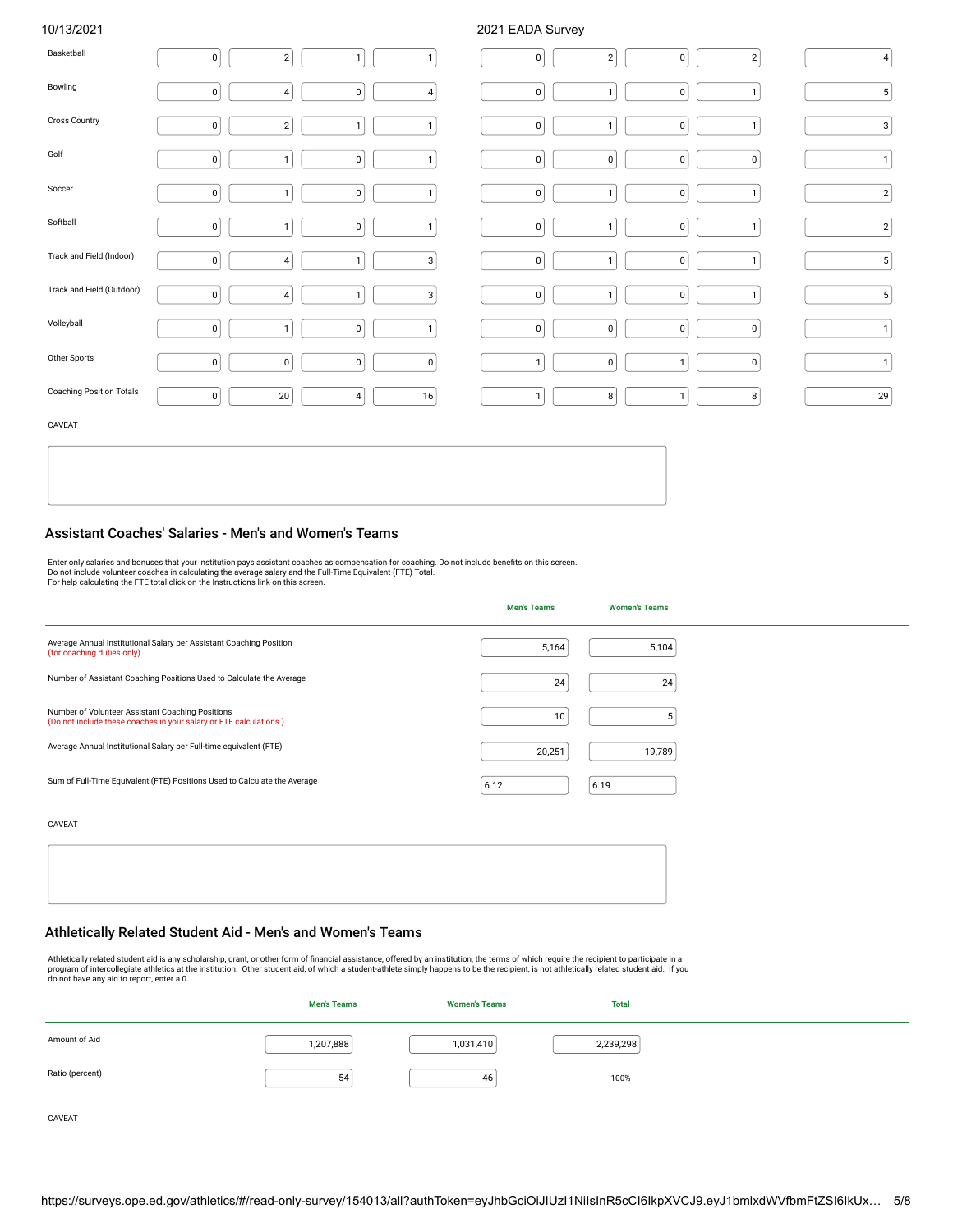#### Recruiting Expenses - Men's and Women's Teams

Recruiting expenses are all expenses an institution incurs attributable to recruiting activities. This includes, but is not limited to, expenses for lodging, meals, telephone use, and transportation (including vehicles use purposes) for both recruits and personnel engaged in recruiting, and other expenses for official and unofficial visits, and all other expenses related to recruiting. If you do not have any recruiting expenses to report, en

|        | <b>Men's Teams</b> | <b>Women's Teams</b> | <b>Total</b> |
|--------|--------------------|----------------------|--------------|
| Total  | 18,386             | 15,849               | 34,235       |
| CAVEAT |                    |                      |              |
|        |                    |                      |              |
|        |                    |                      |              |

## Operating (Game-Day) Expenses - Men's and Women's Teams by Team

Operating expenses are all expenses an institution incurs attributable to home, away, and neutral-site intercollegiate athletic contests (commonly known as "game-day expenses"), for (A) Lodging, meals, transportation, unif Report actual numbers, not budgeted or estimated numbers. Please do not round beyond the next dollar.

|                                                                   |              | <b>Men's Teams</b>                           |         |              | <b>Women's Teams</b>                         |         |                                 |
|-------------------------------------------------------------------|--------------|----------------------------------------------|---------|--------------|----------------------------------------------|---------|---------------------------------|
| <b>Varsity Teams</b>                                              | Participants | <b>Operating Expenses per</b><br>Participant | By Team | Participants | <b>Operating Expenses per</b><br>Participant | By Team | <b>Total Operating Expenses</b> |
| Basketball                                                        | 33           | 1,435                                        | 47,344  | 26           | 1,399                                        | 36,380  | 83,724                          |
| Baseball                                                          | $73\,$       | 1,308                                        | 95,515  |              |                                              |         | 95,515                          |
| Bowling                                                           | 23           | 1,402                                        | 32,239  | 26           | 1,402                                        | 36,444  | 68,683                          |
| <b>Cross Country</b>                                              | 18           | 525                                          | 9,445   | 24           | 525                                          | 12,594  | 22,039                          |
| Golf                                                              | 16           | 2,144                                        | 34,307  | 11           | 2,437                                        | 26,811  | 61,118                          |
| Soccer                                                            | 48           | 862                                          | 41,356  | 26           | 735                                          | 19,120  | 60,476                          |
| Softball                                                          |              |                                              |         | 40           | 2,692                                        | 107,675 | 107,675                         |
| Track and Field (Indoor)                                          | 42           | 528                                          | 22,193  | 38           | 528                                          | 20,080  | 42,273                          |
| Track and Field (Outdoor)                                         | 43           | 511                                          | 21,979  | 40           | 511                                          | 20,445  | 42,424                          |
| Volleyball                                                        | 22           | 1,467                                        | 32,269  | 24           | 894                                          | 21,445  | 53,714                          |
| Other Sports                                                      |              |                                              |         | 33           | 567                                          | 18,703  | 18,703                          |
| <b>Total Operating Expenses</b><br><b>Men's and Women's Teams</b> | 318          |                                              | 336,647 | 288          |                                              | 319,697 | 656,344                         |

CAVEAT

#### **Note: This screen is for game-day expenses only.**

### Total Expenses - Men's and Women's Teams

Enter all expenses attributable to intercollegiate athletic activities. This includes appearance guarantees and options, athletically related student aid, contract services, equipment, fundraising activities, operating exp

| <b>Varsity Teams</b> | <b>Men's Teams</b> | <b>Women's Teams</b> | <b>Total</b> |
|----------------------|--------------------|----------------------|--------------|
|----------------------|--------------------|----------------------|--------------|

https://surveys.ope.ed.gov/athletics/#/read-only-survey/154013/all?authToken=eyJhbGciOiJIUzI1NiIsInR5cCI6IkpXVCJ9.eyJ1bmlxdWVfbmFtZSI6IkUx… 6/8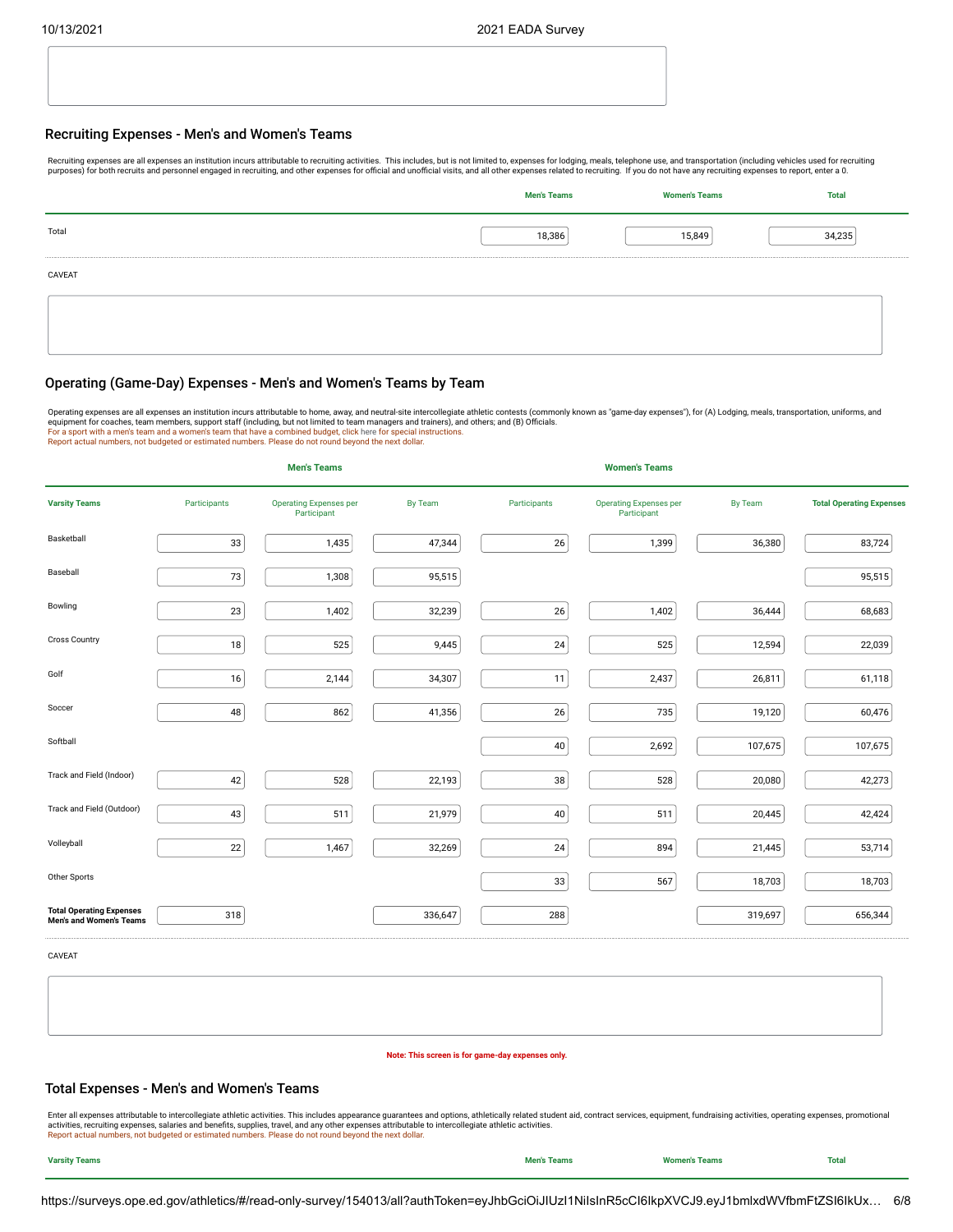| 10/13/2021                                                                                | 2021 EADA Survey |           |           |
|-------------------------------------------------------------------------------------------|------------------|-----------|-----------|
| Basketball                                                                                | 329,519          | 330,667   | 660,186   |
| Baseball                                                                                  | 576,626          |           | 576,626   |
| Bowling                                                                                   | 164,632          | 210,679   | 375,311   |
| <b>Cross Country</b>                                                                      | 132,341          | 99,518    | 231,859   |
| Golf                                                                                      | 116,130          | 105,603   | 221,733   |
| Soccer                                                                                    | 389,979          | 254,360   | 644,339   |
| Softball                                                                                  |                  | 356,550   | 356,550   |
| Track and Field (Indoor)                                                                  | 114,023          | 95,697    | 209,720   |
| Track and Field (Outdoor)                                                                 | 107,319          | 89,759    | 197,078   |
| Volleyball                                                                                | 189,892          | 202,692   | 392,584   |
| Other Sports                                                                              |                  | 232,290   | 232,290   |
| Total Expenses of all Sports, Except Football and Basketball, Combined                    | 1,790,942        | 1,647,148 | 3,438,090 |
| Total Expenses Men's and Women's Teams                                                    | 2,120,461        | 1,977,815 | 4,098,276 |
| Not Allocated by Gender/Sport (Expenses not attributable to a particular sport or sports) |                  |           | 774,454   |
| <b>Grand Total Expenses</b>                                                               |                  |           | 4,872,730 |
| CAVEAT                                                                                    |                  |           |           |

### Total Revenues - Men's and Women's Teams

Your total revenues must cover your total expenses.<br>Enter all revenues must cover your total expenses. This includes revenues from appearance guarantees and options, an athletic conference, tournament or bowl games, conces

| <b>Varsity Teams</b>      | <b>Men's Teams</b> | <b>Women's Teams</b> | <b>Total</b> |
|---------------------------|--------------------|----------------------|--------------|
| Basketball                | 329,519            | 330,667              | 660,186      |
| Baseball                  | 592,970            |                      | 592,970      |
| Bowling                   | 165,141            | 211,254              | 376,395      |
| Cross Country             | 133,055            | 100,529              | 233,584      |
| Golf                      | 122,991            | 105,603              | 228,594      |
| Soccer                    | 400,217            | 259,539              | 659,756      |
| Softball                  |                    | 378,480              | 378,480      |
| Track and Field (Indoor)  | 115,308            | 96,784               | 212,092      |
| Track and Field (Outdoor) | 108,655            | 90,945               | 199,600      |
| Volleyball                | 189,892            | 206,526              | 396,418      |
| Other Sports              |                    | 234,800              | 234,800      |

Total Revenues of all Sports, Except Football and Basketball, Combined